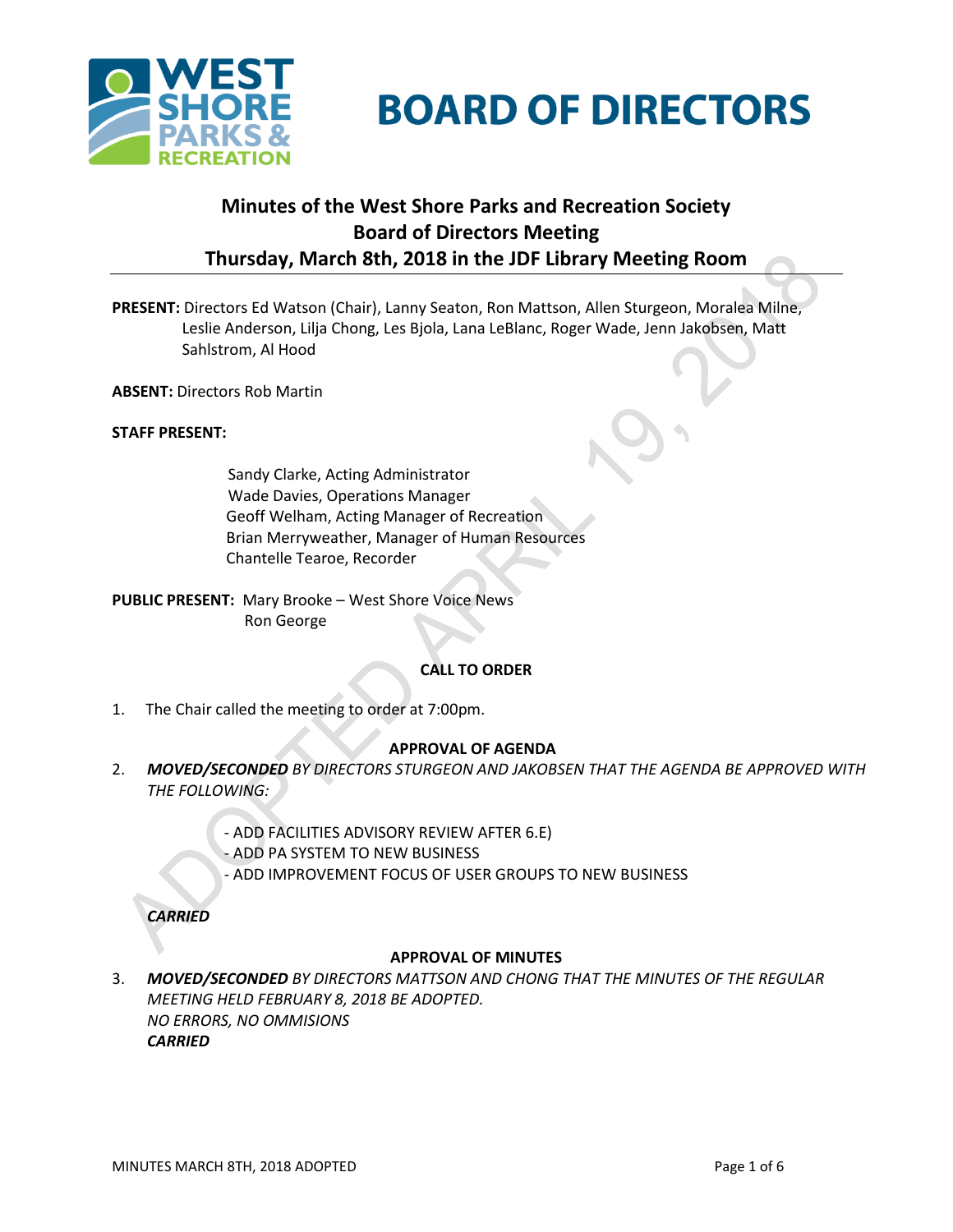#### **PUBLIC PARTICIPATION**

4. N/A

## **CHAIRS REMARKS**

5. *Chair of the Board, Ed Watson commented:*

Park and Ride: The City of Colwood removed the site from the road right of way and rescinded the application for re-zoning. It will stay as a Park and Ride until they find an alternative space.

2018 Budget: Director, Les Bjola spoke at the City of Colwood Council Meeting about cooperation and staying optimistic. The City of Colwood Council did not approve the 2018 budget due to concerns regarding the use of the reserve. There have been press releases in the media recently interviewing Colwood Council and the Mayor of Langford. The Board of Directors can't solve the funding issues with the owners.

Consultant, Jonathan Hugget: Ed Watson spoke with Jonathan Huggett last week. The Consultant will review the status of the organization and its operations as well as governance issues. He will be speaking with each Mayor/CAO and most likely the Board of Directors. Jonathan will have a report within the next 6-8 weeks.

*Director, Ron Mattson asked who Jonathan Huggett will report back to.*

*Chair, Ed Watson commented that Jonathan Huggett will report back to the owners first and then the report will come to the Board of Directors.*

## **STANDING COMMITTEES**

## 6. **a) Finance Committee**

*Finance Committee Chair, Les Bjola commented the following:*

- The Finance Committee has not met yet this year.

- Linda Barnes and Les Bjola met to discuss the 2018 budget and what it meant to have it not approved. The reserve of 2.1 million is not reserved for just capital. Out of the 2.1 million, 1.3 million is set aside to repair the JDF Arena floor. That leaves \$800,000 that is not allocated to a specific area. The revenue from the front LED sign is deposited into the reserve account annually. Director, Les Bjola will provide a report on how to extract money from the Major Repairs and Maintenance from the 2016 budget to give us a 2018 budget that won't set a precedence.

*Director, Roger Wade asked how much revenue is earned from the front LED sign.*

*Manager of Operations, Wade answered, \$12,000 every 3 months.*

*Director, Les Bjola commented that we had a 70/30 split agreement with the last company that looked after the advertising space. We have a 50/50 split agreement with the current company, Pattison Outdoor Advertising, and we are generating more revenue.*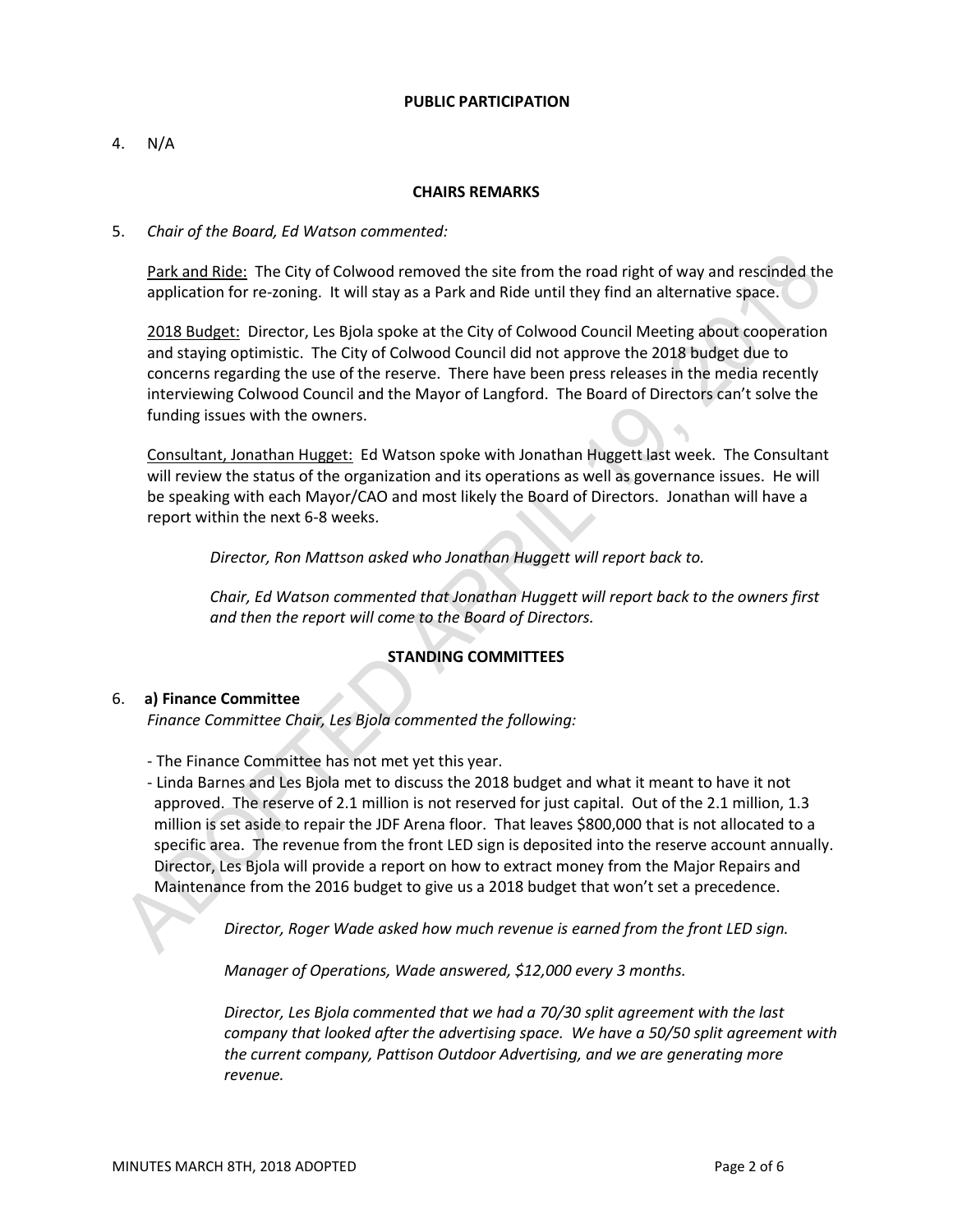*Director, Moralea Milne asked if the Major Repairs and Maintenance budget is ear marked for repairs.*

*Director, Les Bjola commented that the funds in the Major Repairs and Maintenance budget are not set aside for repairs. Manager of Operations, Wade Davies put together a 25 year matrix that itemized the maintenance needed to the various areas of the facility in order to keep the structures updated. When a repair is needed, Manager of Operations, Wade Davies puts the budget request for the item in for the year it needs maintenance.*

*Director, Moralea Milne commented that it is good to keep a healthy reserve in there.*

*Director, Les Bjola commented that the funds are not restrictive.*

*Manager of Operations, Wade Davies commented that the auditors request that we have a Major Repairs and Maintenance Budget.*

*Chair, Ed Watson commented the proposal regarding using the 2016 budget for 2018 is that if there is a deficit, the shortfall would come from the reserve.*

## **b) Strategic Planning Committee**

*Chair of the Strategic Planning Committee, Ed Watson highlighted the following:*

- The Strategic Planning Committee is taking a hiatus due to the Consultant's report and the start of the Facilities Review Committee.

## **c) Policy**

*Acting Administrator, Sandy Clarke commented the following:*

- The Policy Committee will meet next week to discuss updates to the Board Policy Manual.

## **d) Environment**

N/A

## **e) Skatepark**

*Chair of the Skatepark Committee, Ron Mattson highlighted the following:*

 $-64$  people attended the Open House on March  $6<sup>th</sup>$ , 2018.

- Two concept drawings by New Line Skateparks Inc. were presented.
- 50% of the attendees were youth.
- 36 forms were filled out with comments.
- Until March 14<sup>th</sup>, 2018, the general public can submit comments using survey monkey.
- A 3D concept drawing will be presented mid-April.

*Acting Manager of Recreation, Geoff Welham commented that there was lots of excitement in the room. The attendees ranged from experienced adults to lots of kids. The consultants did a fantastic job.*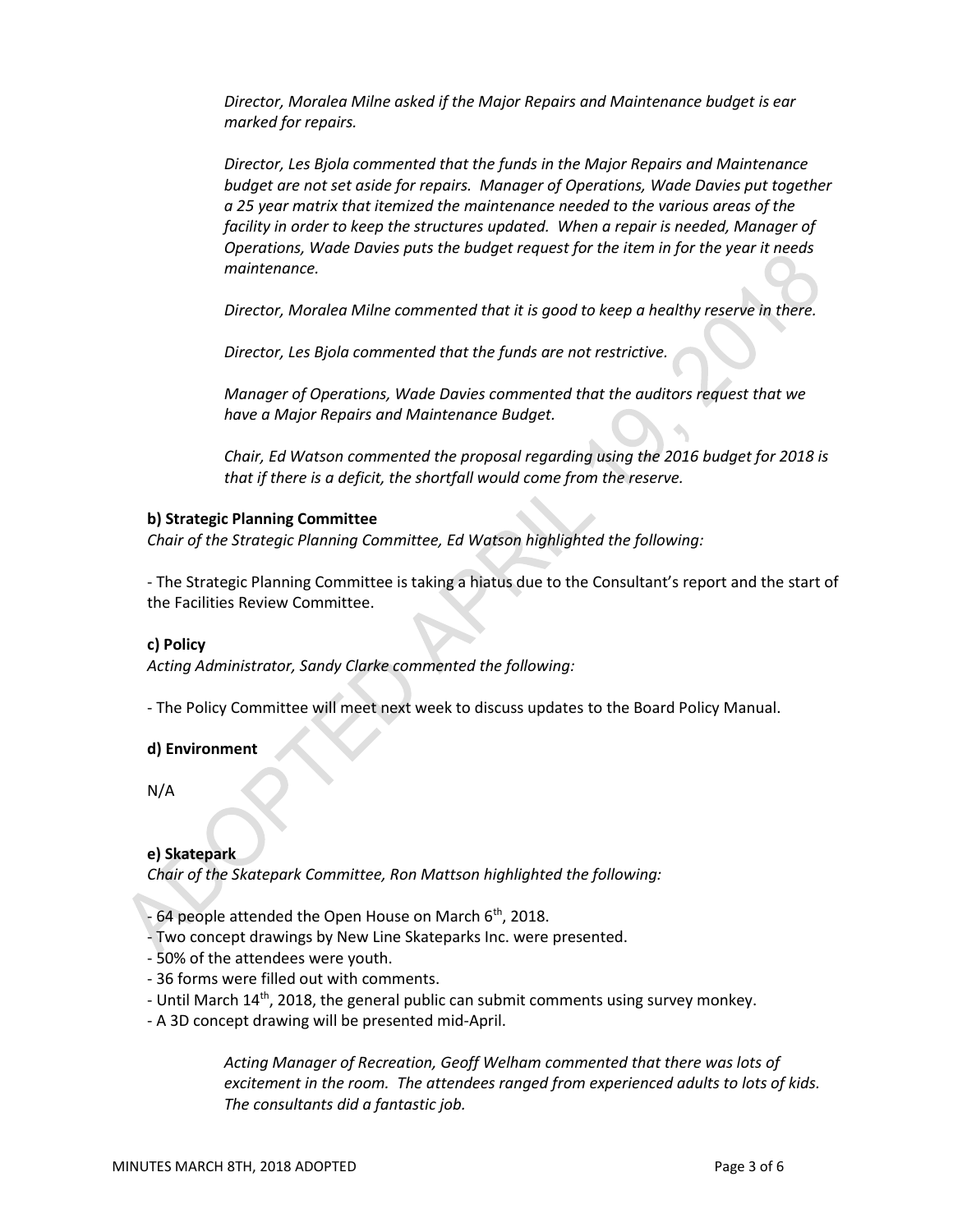*Director, Lana LeBlanc, commented that it was a positive evening. Parents were seen dropping off young kids who attended the meeting. The points made by the public represented a variety of skaters that included older adults, younger adults, and young kids. Surveys are available to the public through the Westshore Skatepark Coalition.* 

*Director, Al Hood commented that there were a lot of stereotypes that attended the meeting ranging from young kids to 60 year olds. The energy in the room was amazing. There was huge interest which I haven't seen at a meeting in a long time.*

*Director, Lilja Chong commented that the discussion was uplifting. There were a variety of styles represented at the meeting including old school skaters and younger kids. It was suggested that we give the kids what they want as they will be skating into the future. There were skaters who travel and compare pieces from parks they have been to. The common intent was to make this skatepark a destination place. There was a good in depth discussion around designing the park for just skaters or designing it for a variety of users.*

## **f) Facilities Review Committee**

*Chair of the Facilities Review Committee, Moralea Milne, commented on the following:*

- First Facilities Review Committee meeting was held prior to the board meeting today. The focus of the discussion was to determine the terms of reference in relation to regional programs and facilities while keeping our public mandate in mind. Areas we are looking at are the cost effectiveness of our programs, the framework, trends, and updating the Perc report. Looking at what people want, what are our costs, is the facility sustainable and does it serve all of the West Shore. Local council members have been asked to supply the committee with the current facilities for each municipality and what they are planning to build in the near future.

## *MOVED/SECONDED BY SEATON AND MATTSON THAT THE REPORTS BE APPROVED AS PRESENTED. CARRIED*

## **OLD BUSINESS**

#### 7. N/A

## **NEW BUSINESS**

## 8. **a) PA System**

*Director, Al Hood commented on the following:*

- Do we have a portable PA system that can be used for future meetings? It can be hard to hear points that are made. What can we do make the comments made during board meetings more audible?

## **b) User Groups**

*Director, Al Hood commented on the following:*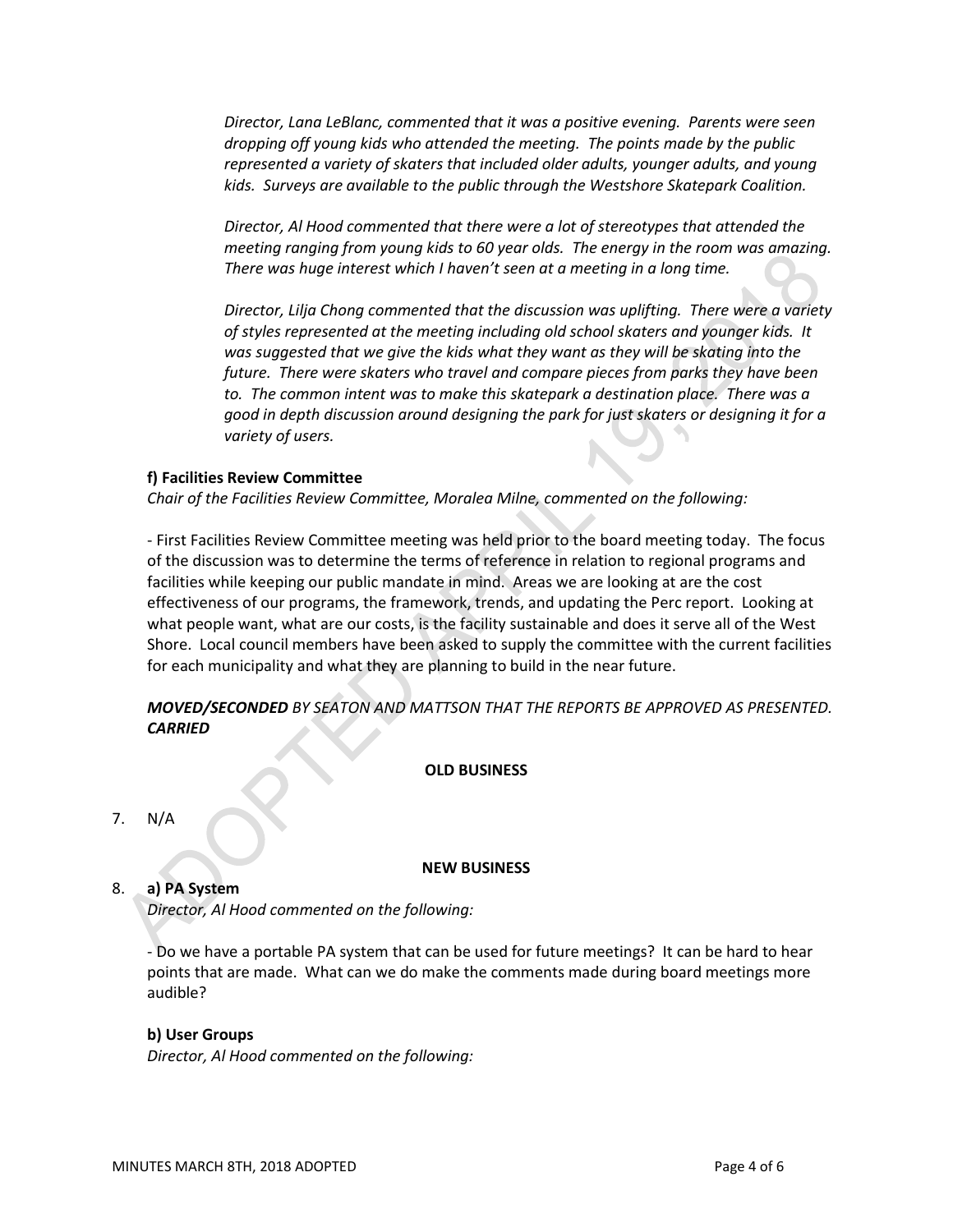- I belong to a few user groups at WSPR and they don't feel like they are a part of the WSPR family. There are viewed as just a renter. Can we let the community know that certain user groups call WSPR their home.

> *Chair, Ed Watson confirmed that Director Al Hood was talking about branding the front LED sign.*

*Director, Al Hood answered yes, it may help the Victoria Grizzlies and Victoria Shamrocks sell tickets. Talked to the curling club about the fact that they will need to become a bigger part of the facility if the programs are to stay in operation. They responded by saying that unless they feel that they have input they will remain on the outside.* 

*Director, Moralea Milne asked if we have advertising time with 'the Q' and can we use some of that time to do some brand advertisement focused on 'the home of the Victoria Grizzlies/Victoria Shamrocks.' Perhaps focus on the curlers as well.*

*Acting Administrator, Sandy Clarke commented that staff have connections with the user groups so maybe we lose sight of it and we could do a better job of letting the community know who uses the spaces.*

*Director, Al Hood commented that there are a large number of users in these groups.*

*Director, Ron Mattson commented that we could look at how the users can be more involved.*

*Director, Les Bjola commented that perhaps each Board Member can act as a liaison with a user group. Perhaps we also feature a 'Did you know?' advertising feature on the front LED sign showcasing our user groups.*

*Director, Lilja Chong asked if WSPR has an Instagram account. Acting Manager of Recreation, Geoff Welham answered that we are working on it.*

*Director, Lilja Chong commented that user groups often tag WSPR on Instagram but it doesn't lead to anywhere because WSPR doesn't have an account. A lot of younger people use Instagram to check out spaces they are considering using.*

*Director, Jenn Jakobsen commented that WSPR is a blended family of recreation centres. The average person in View Royal doesn't know that WSPR is their municipal recreation centre. WSPR does a good job of providing stats in the annual report. May be beneficial to put the stats in front of the community.*

## **FOR INFORMATION**

## 9. **a) Human Resources Report**

*Manager of Human Resources, Brian Merryweather commented on the following:*

N/A